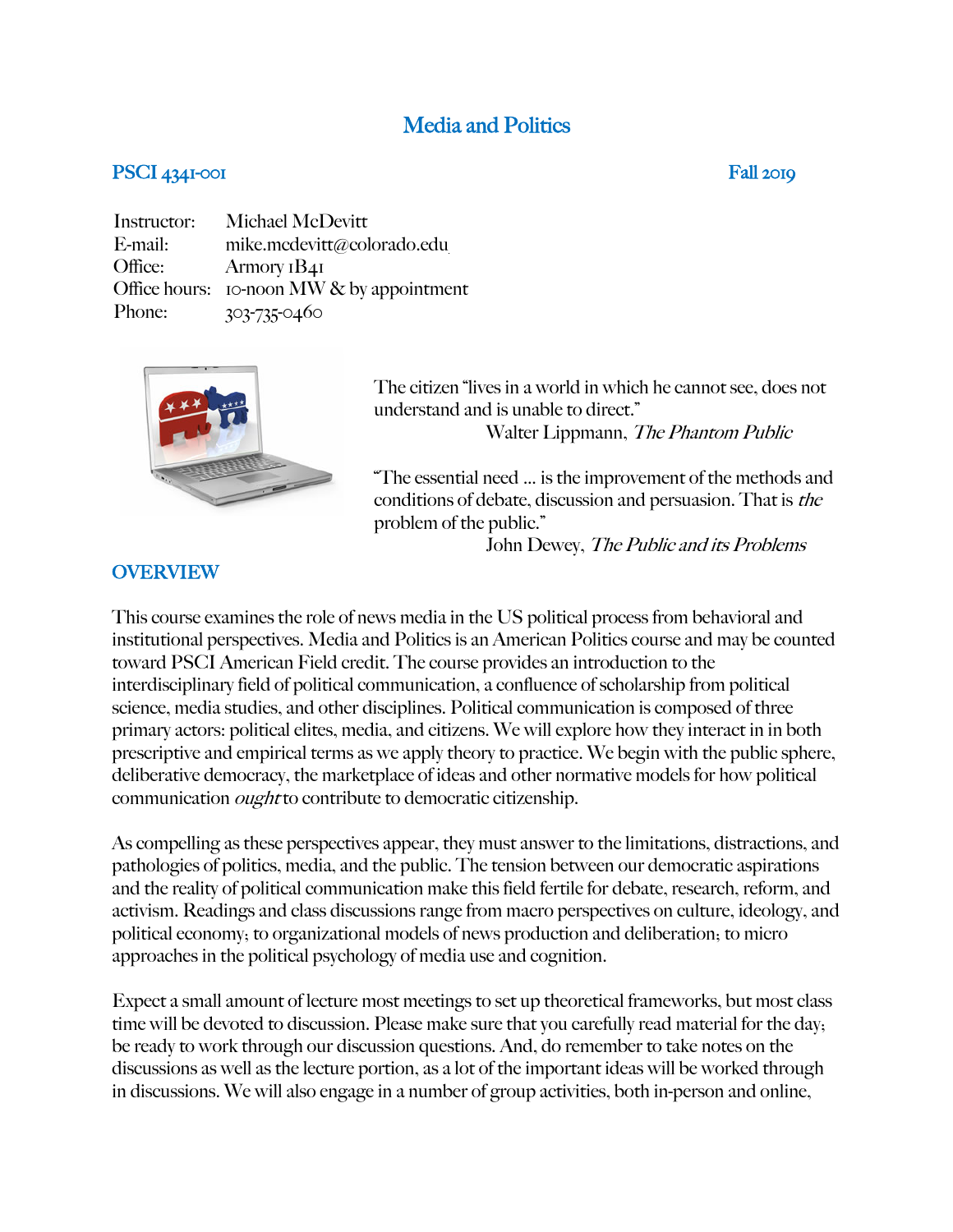and each student will contribute to a group project that will culminate in a presentation toward the end of the semester. We will consider the dynamics of political communication in contexts such as:

- $\oplus$  conversation, discussion, and deliberation in civic engagement
- $\oplus$  power, propaganda, and persuasion in mass media
- $\oplus$  campaign strategy, advertisement, and elections
- $\oplus$  communication technology and new expressions of citizenship
- $\oplus$  families, schools, and media in political socialization
- $\oplus$  sociology of news construction
- $\oplus$  media effects on public opinion
- $\oplus$  social movements empowered through digital media
- $\oplus$  personalization of politics
- $\oplus$  equality, voice, and digital divides
- $\oplus$  populism and undercurrents of anti-intellectualism
- $\oplus$  dissent, marginalized voices, and alternative platforms

# COURSE OBJECTIES

Learn about key ideas and concepts in political communication scholarship through reading the textbooks, participating in class lectures and discussions, group activities, and exams.

Understand how legal and technological change relate to changes in political communication.

Understand the many ways the media participate in the US political system.

Build understanding of academic research and scholarship in political communication.

Improve critical thinking skills in applying ideas from academic research to everyday media use and political understanding.

Enhance writing and research skills through writing, presenting and discussing papers.

Improve media literacy by becoming more conscious of our media choices.

# ASSIGNMENTS

Research Paper. Each student will write a literature review in one of the areas covered by the course. This represents your biggest challenge for the course and I have weighted the assignment appropriately in terms of overall grade. You can contemplate research ideas by considering the range of issues, problems, and controversies covered by the assigned readings and specified in the course schedule below. I will provide guidelines for a paper's content and organization.

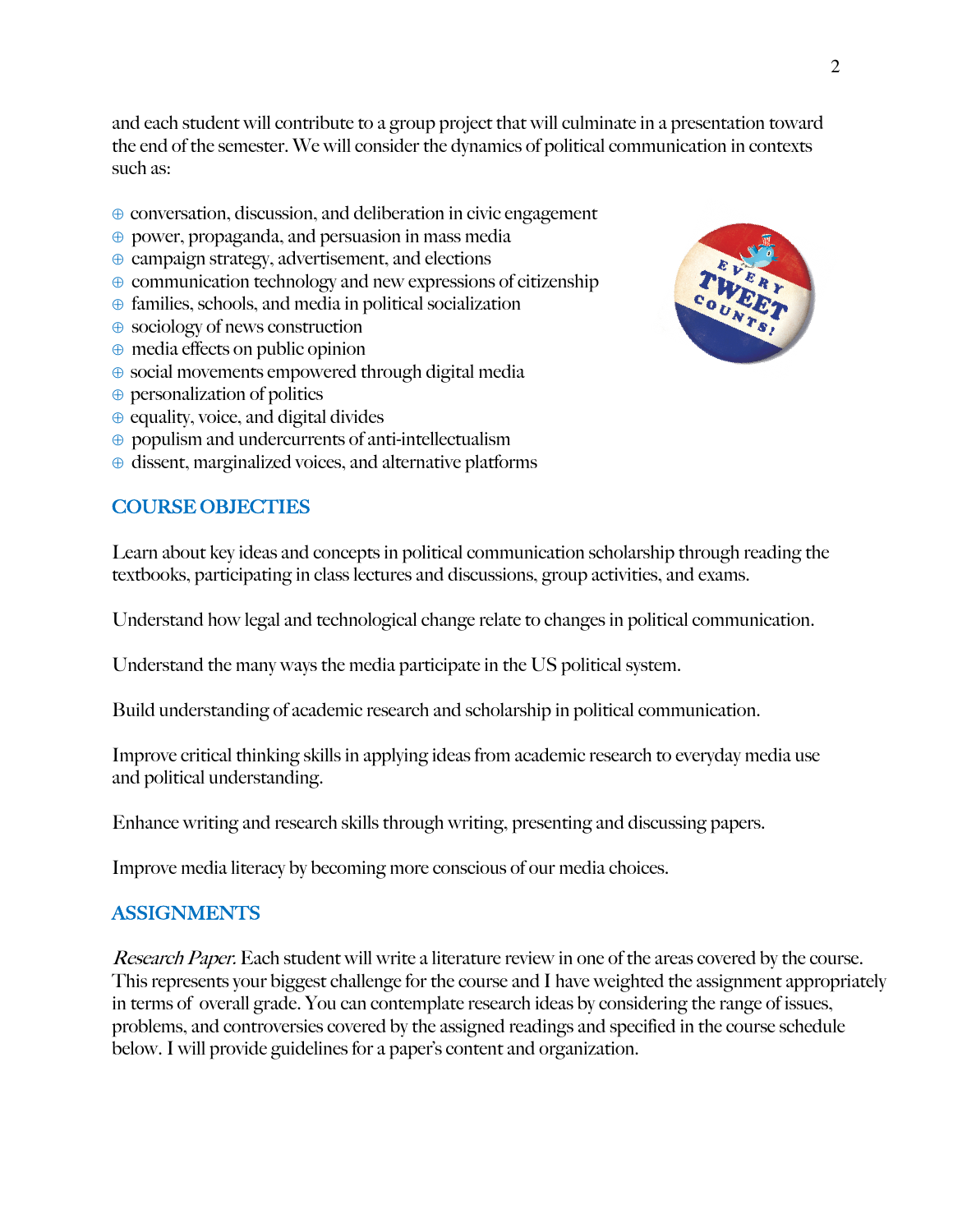

The assignment includes:

 $\oplus$  400-600 word proposal.

 $\oplus$  Final paper: 7-8 pages (including references section), 12-point type, double-spaced.

Reform Project (Team). I will assign students to small groups based on interest in specific areas of political communication. Students will meet in groups several times, in and out of class, to refine a specific research question. Your motivation for examining media in a political context should be derived from application of theory to practice. In other words, theory will provide you with a guide or framework for evaluating a problem that lends itself to reform. I will distribute guidelines. Here are the graded components:

 $\oplus$  400-600 word proposal (team effort)

 $\oplus$  Presentation (team effort)

 $\oplus$  Working individually, each team member will write a summary of the project goals, results from analyses, and implications for reform (600-800 words).

#### EXAMS

Three exams will test your overall knowledge of material presented in required readings, lecture presentations, and class discussions. I will provide practice questions so that you can get a feel for what the exams will look like.

# GRADING

Learning in this class is a collaborative endeavor and thus attendance and *active* participation are mandatory. If you must miss a class, provide documentation to explain the absence.

| $\oplus$ Attendance and active participation | $20\%$ |
|----------------------------------------------|--------|
| $\oplus$ Research paper                      |        |
| Proposal                                     | 5%     |
| Final paper                                  | 25%    |
| $\oplus$ Team reform project                 |        |
| Group proposal                               | $5\%$  |
| Group presentation                           | IO%    |
| Individual summary                           | 5%     |
| $\oplus$ Three exams (10% each)              |        |

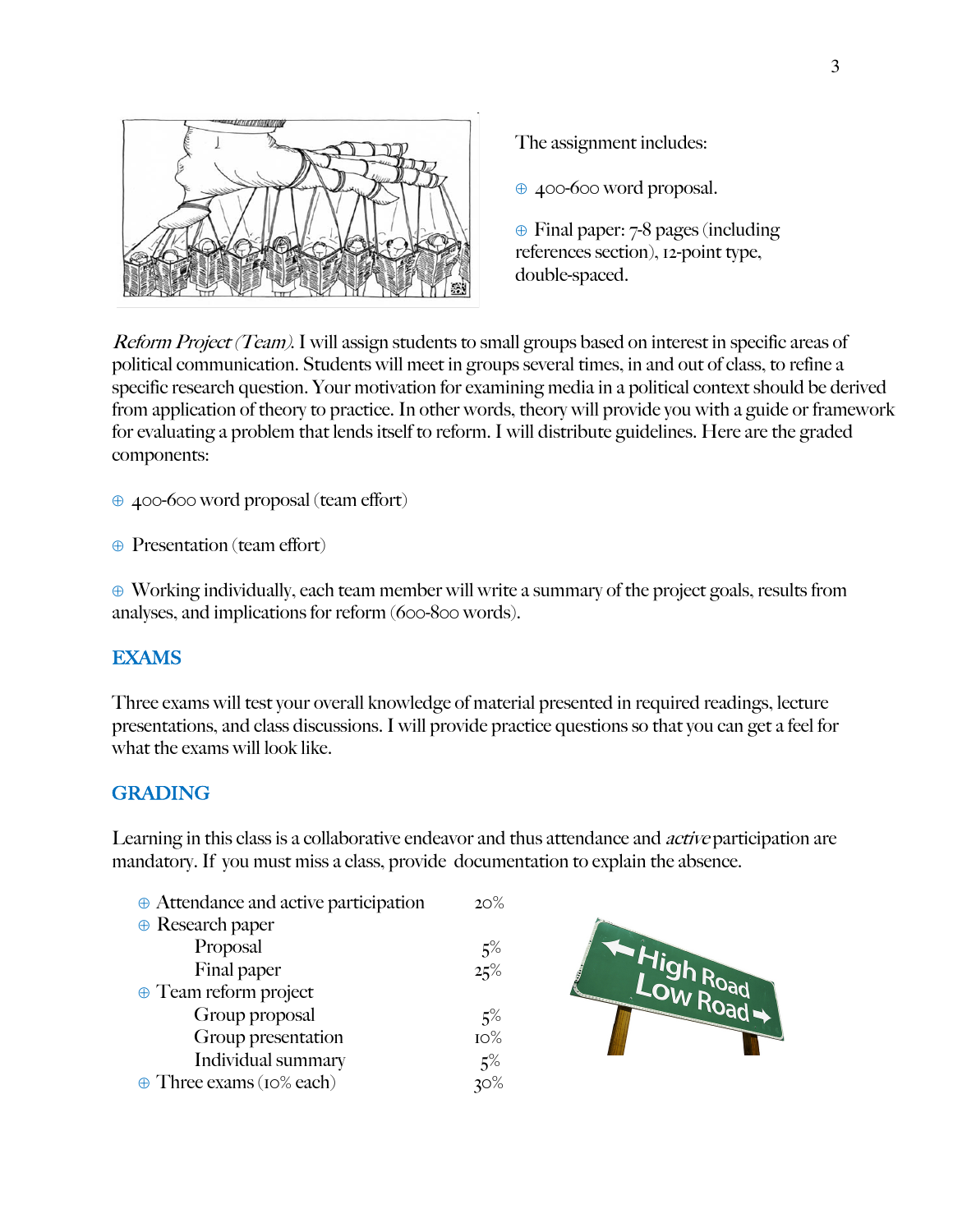#### **READINGS**

Due dates for assigned readings are incorporated in the schedule below. Our primary text are:

Iyengar, S. (2019). *Media politics: A citizen's guide* ( $4<sup>th</sup>$  edition). New York: Norton.

Forgette, R. (2019). News grazers: Media, politics, and trust in an information age. Thousand Oaks, CA: SAGE.

Additional readings are available from Canvas. Please expect changes to the reading list depending on students' interests and developments such as news coverage of the 2020 presidential campaign.

Bennett, W. L., & Pfetsch, B. (2018). Rethinking political communication in a time of disrupted public spheres. Journal of Communication, 68, 243-253.

Bimber, B. (2003, 2011). How information shapes political institutions. In D. A. Graber (ed.), Media power in politics (pp. 7-17). Washington, DC: CQ Press.

Blumler, J. G., & Kavanagh, D. (1999). The third age of political communication: Influences and features. Political Communication, 16, 209-230.

Claussen, D. S. (2011). A brief history of anti-intellectualism in American media. Academe. Washington, DC: American Association of University Professors.

Fraser, N. (2010). Rethinking the public sphere: A contribution to the critique of actually existing democracy (1992). In J. Gripsrud, H. Moe, A. Molander, & G. Murdock (eds.), The idea of the public sphere: A Reader (pp. 127-149). Lanham, MD: Lexington Books.

Galvan, Jose L. (2004). Guidelines for developing a coherent essay, pp. 73-79 in Writing literature reviews. Glendale, CA: Pyrczak.

Gripsrud, J., Moe, H., Molander, A., & Murdock, G. (2010). Editors' introduction. In The idea of the public sphere: A reader (pp. xiii-xxviii). Lanham, MD: Lexington Books.

Habermas, J. (2010). The public sphere: An encyclopedia article (1964). In J. Gripsrud, H. Moe, A. Molander, & G. Murdock (eds.), The idea of the public sphere: A reader (pp. 114-120). Lanham, MD: Lexington Books.

Hall, K., Goldstein, D. M., & Ingram, M. B. (2016). The hands of Donald Trump: Entertainment, gesture, spectacle.  $HAL: Journal of Ethnographic Theory, 6(2): 71-100.$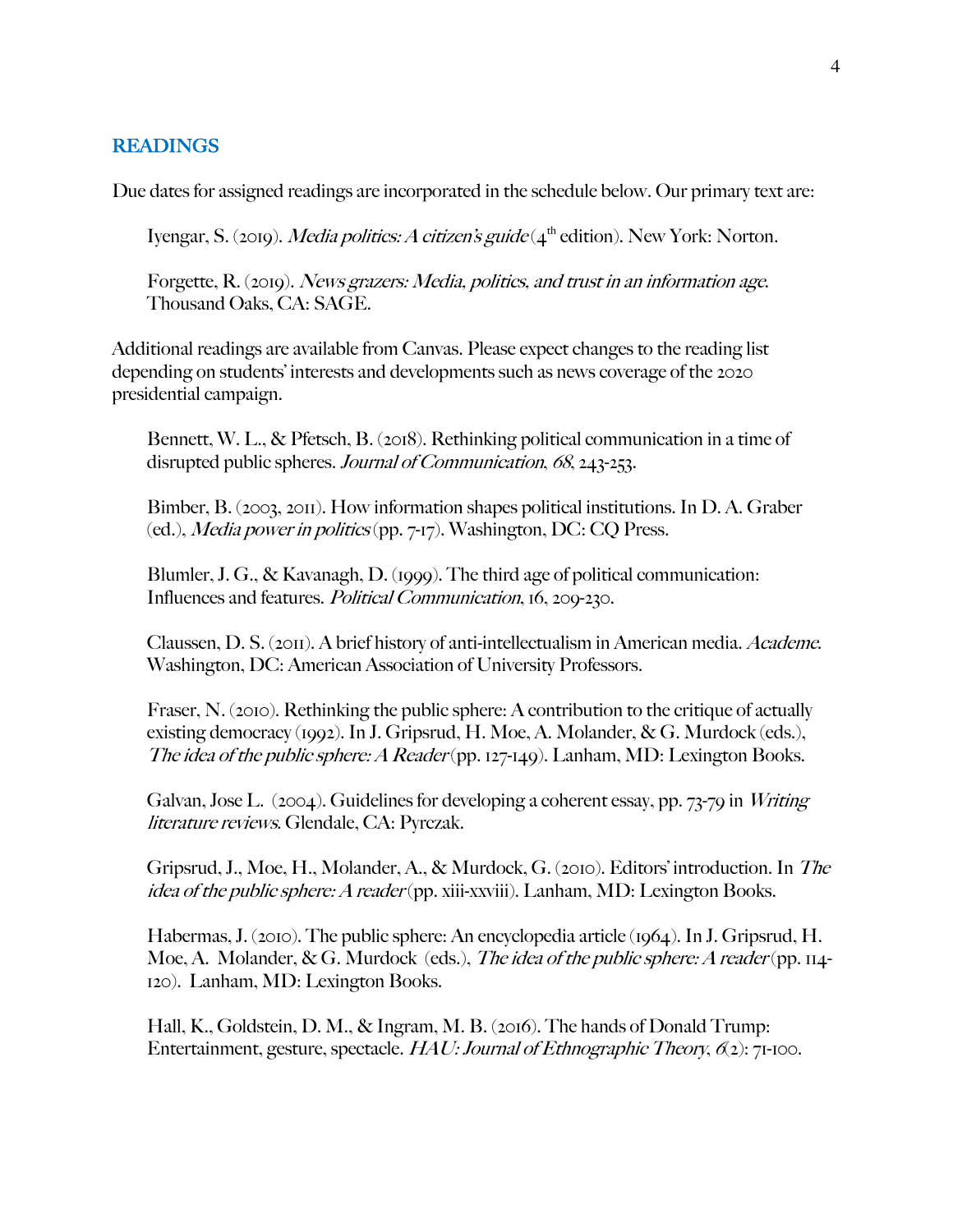Lippmann, W. (1922, 2007). Newspapers. *Public opinion*. Reprinted in D. A. Graber (ed.), *Media power in politics*,  $5<sup>th</sup>$  edition (pp. 48-55). Washington, D.C.: CQ Press.

McDevitt, M., & Ferrucci, P. (2018). Populism, journalism, and the limits of reflexivity: The case of Donald J. Trump. Journalism Studies,  $IQ(4)$ , 512-526.

McDevitt, M., & Kiousis, S. (2015). Active political parenting: Youth contributions during election campaigns. Social Science Quarterly,  $961$ , 19-33.

Mouffe, C. (2010). Deliberative democracy or agonistic liberalism? (1999) In J. Gripsrud, H. Moe, A. Molander, & G. Murdock (eds.), The idea of the public sphere: A reader (pp. 270-278). Lanham, MD: Lexington Books.

Perloff, R. M. (2014). *The dynamics of political communication*. New York: Routledge. Chapters 1, 2, 3 & 5.

Schudson, M. (2008). *Why democracies need an unlovable press* (pp. 50-62). Cambridge: Polity.

#### OFFICE HOURS

Please take advantage of our office hours. Some of the best learning takes place in one-to-one discussions. If you find yourself struggling with the readings or any other aspect of the course, ask for help early in the semester.

# CU POLICIES

Accommodation for Disabilities. If you qualify for accommodations because of a disability, please submit your accommodation letter from Disability Services to your faculty member in a timely manner so that your needs can be addressed. Disability Services determines accommodations based on documented disabilities in the academic environment. Information on requesting accommodations is located on the Disability Services website. Contact Disability Services at 303-492-8671 or dsinfo@colorado.edu for further assistance. If you have a temporary medical condition or injury, see Temporary Medical Conditions under the Students tab on the Disability Services website.

Classroom Behavior. Students and faculty each have responsibility for maintaining an appropriate learning environment. Those who fail to adhere to such behavioral standards may be subject to discipline. Professional courtesy and sensitivity are especially important with respect to individuals and topics dealing with race, color, national origin, sex, pregnancy, age, disability, creed, religion, sexual orientation, gender identity, gender expression, veteran status, political affiliation or political philosophy. Class rosters are provided to the instructor with the student's legal name. I will gladly honor your request to address you by an alternate name or gender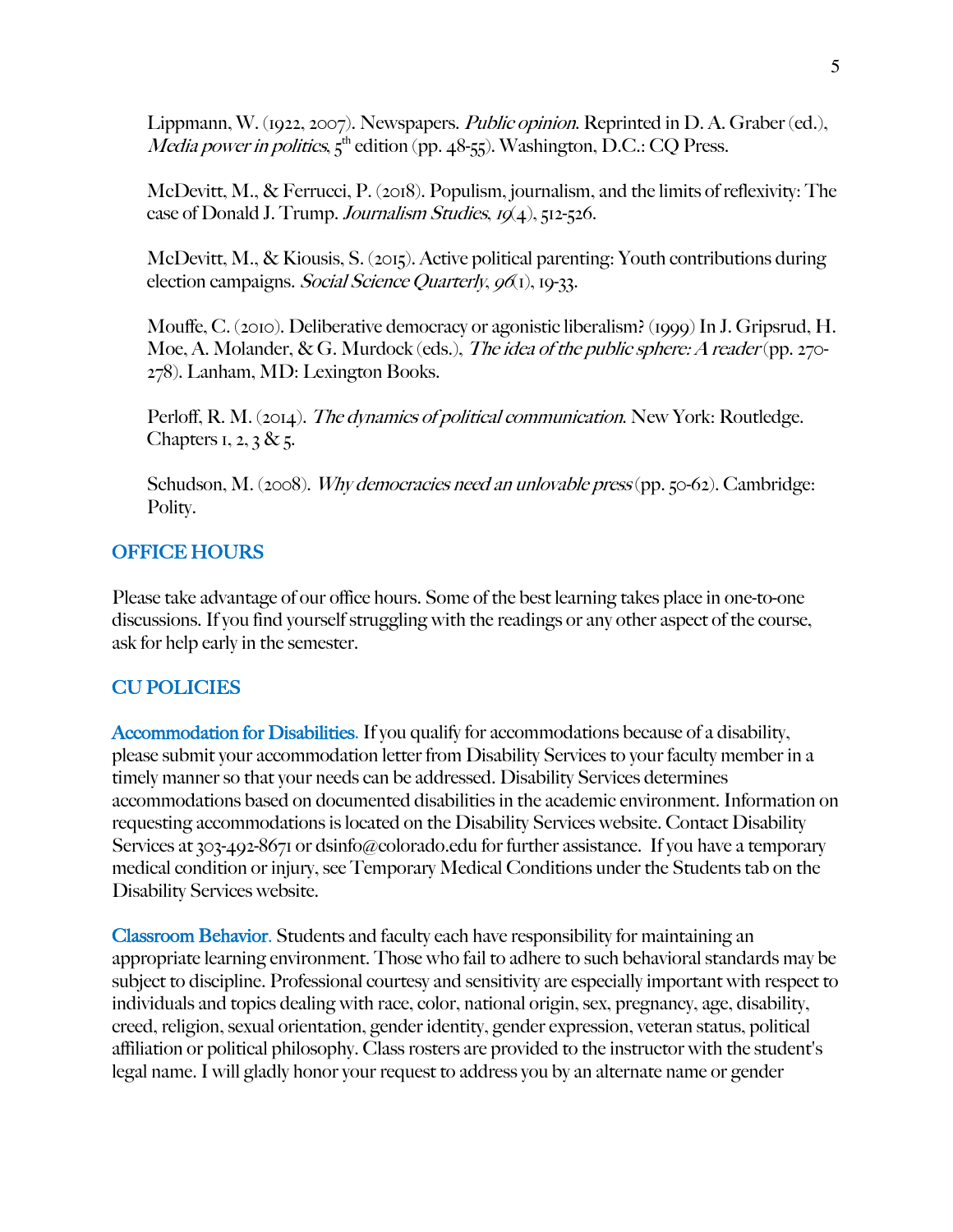pronoun. Please advise me of this preference early in the semester. For more information, see the policies on classroom behavior and the Student Code of Conduct.

Honor Code. All students enrolled in CU Boulder courses are responsible for knowing and adhering to the Honor Code. Violations of the policy may include: plagiarism, cheating, fabrication, lying, bribery, threat, unauthorized access to academic materials, clicker fraud, submitting the same or similar work in more than one course without permission from all course instructors involved, and aiding academic dishonesty. All incidents of academic misconduct will be reported to the Honor Code (honor@colorado.edu); 303-492-5550). Students who are found responsible for violating the academic integrity policy will be subject to nonacademic sanctions from the Honor Code as well as academic sanctions from the faculty member. See the Honor Code Office website for more information.

Sexual Misconduct, Discrimination, Harassment and/or Related Retaliation. CU Boulder is committed to fostering a positive and welcoming learning, working, and living environment. The university will not tolerate sexual misconduct intimate partner abuse (including dating or domestic violence), stalking, protected-class discrimination or harassment by members of our community. Individuals who believe they have been subject to misconduct or retaliatory actions for reporting a concern should contact the Office of Institutional Equity and Compliance at 303- 492-2127 or cureport@colorado.edu. Information about the OIEC, university policies, anonymous reporting, and the campus resources can be found on the OIEC website. Please know that faculty and instructors have a responsibility to inform OIEC when made aware of incidents of sexual misconduct, discrimination, harassment and/or related retaliation, to ensure that individuals impacted receive information about options for reporting and support resources.

Religious Observances. Campus policy regarding religious observances requires that faculty make every effort to deal reasonably and fairly with all students who, because of religious obligations, have conflicts with scheduled exams, assignments or required attendance. See full details at http://www.colorado.edu/policies/fac\_relig.html. For this class, inform me as soon as possible about any anticipated conflicts with exams, assignments, or attendance.

# ABOUT THE INSTRUCTOR

My research interests fall under political communication, youth political socialization, and journalism studies. I joined the CU faculty in 2001 after teaching at the University of New Mexico. Go Lobos! Prior to my teaching career, I worked as a reporter and editorial writer for newspapers in the San Francisco Bay Area. I graduated with a BA in political science from the University of California, Berkeley and a PhD in communication from Stanford. The earthquake election of 2016 confirmed for me the importance of confronting a problem that journalists prefer to ignore—their complicity in democratic decline. My forthcoming book—Where Ideas Go to Die: Anti-intellectualism in Journalism and the Decline of American Democracy (Oxford) explores the role of news media in social control of intellect. Speaking of intelligence, an Australian shepherd keeps my wife Angela and I in line at home, herding us when necessary along with three cats. Angela dances flamenco; I run trails with Sierra the sheep dog.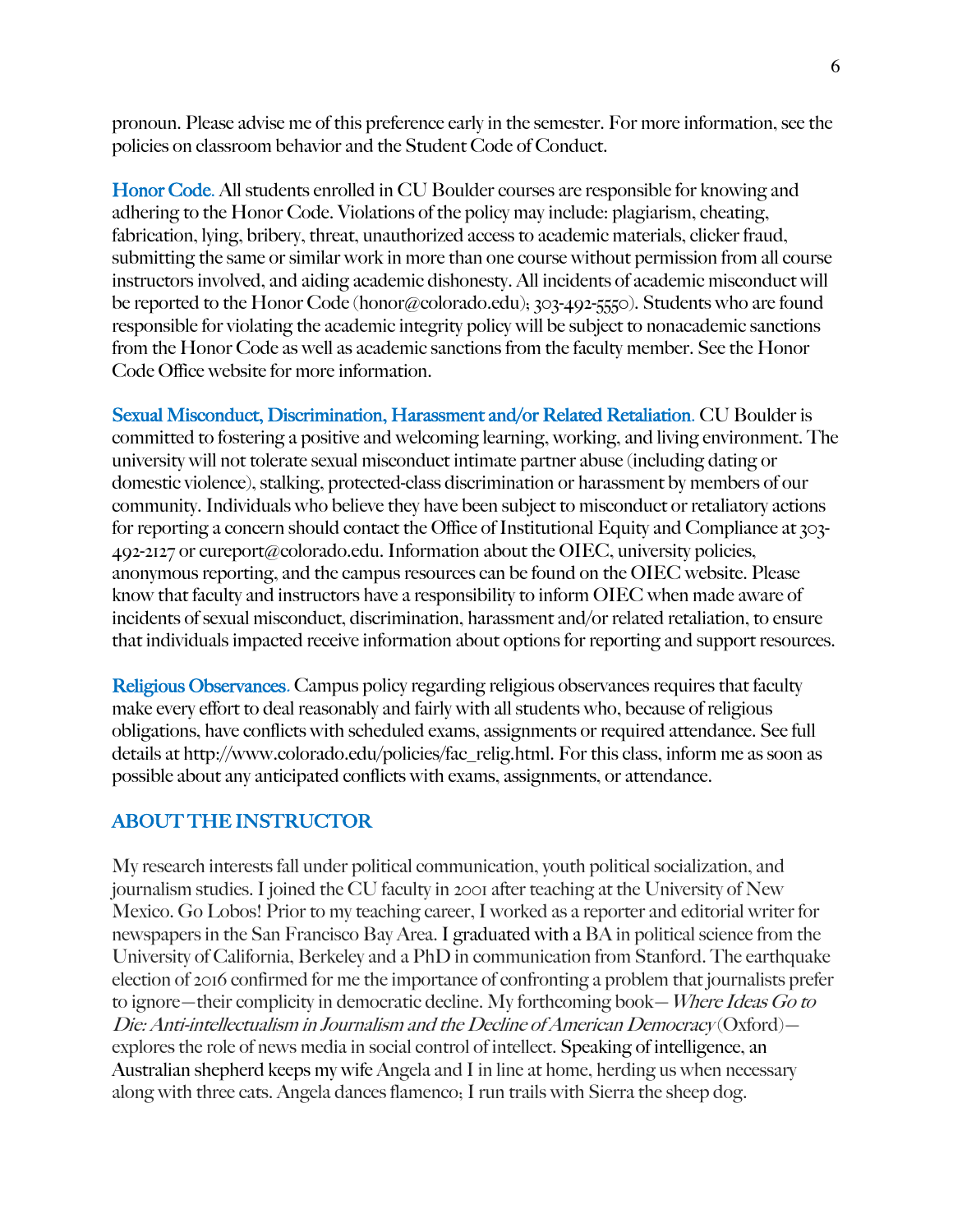| <b>SCHEDULE</b>                 |                                                                                                                                                                                                                                                               |
|---------------------------------|---------------------------------------------------------------------------------------------------------------------------------------------------------------------------------------------------------------------------------------------------------------|
| Week                            | Topics, Readings & Assignments                                                                                                                                                                                                                                |
| Week I<br>Aug. 26, 28, 30       | Overview of course<br>Mon: Introductions, syllabus, assignments                                                                                                                                                                                               |
|                                 | Media, politics & democratic theory I<br>Wed: Perloff chapter I, The panoply of political communication <sup>^</sup><br>Fri: Gripsrud et al., Editors' introduction'; Habermas, The public sphere'                                                            |
| Week <sub>2</sub><br>Sept. 4, 6 | Media, politics & democratic theory II<br>Wed: Fraser, Rethinking the public sphere <sup>^</sup><br>Fri: Mouffe, Deliberative democracy or agonistic liberalism? ^                                                                                            |
| Week 3<br>Sept. 9, 11, 13       | Realist perspectives on news media and public opinion<br>Mon: Lippmann, Newspapers <sup>^</sup><br>Wed: Schudson, Why democracies need an unlovable <sup>^</sup>                                                                                              |
|                                 | Fri: No class—option for students to meet with me about research paper                                                                                                                                                                                        |
| Week 4<br>Sept. 16, 18, 20      | Political communication as a field of study<br>Mon: Perloff chapter 2, What is political communication?<br>Wed: Perloff chapter 3, The study of political communication <sup>^</sup>                                                                          |
|                                 | Fri: First exam                                                                                                                                                                                                                                               |
| Week $5$<br>Sept. 23, 25, 27    | Ages of political communication: history and technology<br>Mon: Bimber, How information shapes political institutions <sup>^</sup><br>Wed: Blumler, The third age of political communication <sup>^</sup><br>Fri: Bennett, Rethinking political communication |
|                                 | Fri: Proposal for research paper due                                                                                                                                                                                                                          |
| Week 6<br>Sept. 30, Oct. 2, 4   | Writing research papers<br>Mon: Galvan, Guidelines for developing a coherent essay^                                                                                                                                                                           |
|                                 | Political socialization<br>Wed: Perloff chapter 5, Contemporary political socialization <sup>^</sup><br>Fri: McDevitt & Kiousis, Active political parenting                                                                                                   |
| Week 7<br>Oct. 7, 9, II         | Media-based politics<br>Mon: Iyengar chapter I, Image is everything<br>Wed: Iyengar chapter 2, The press and the democratic process                                                                                                                           |
|                                 | Fri: Meet in teams to discuss reform projects                                                                                                                                                                                                                 |